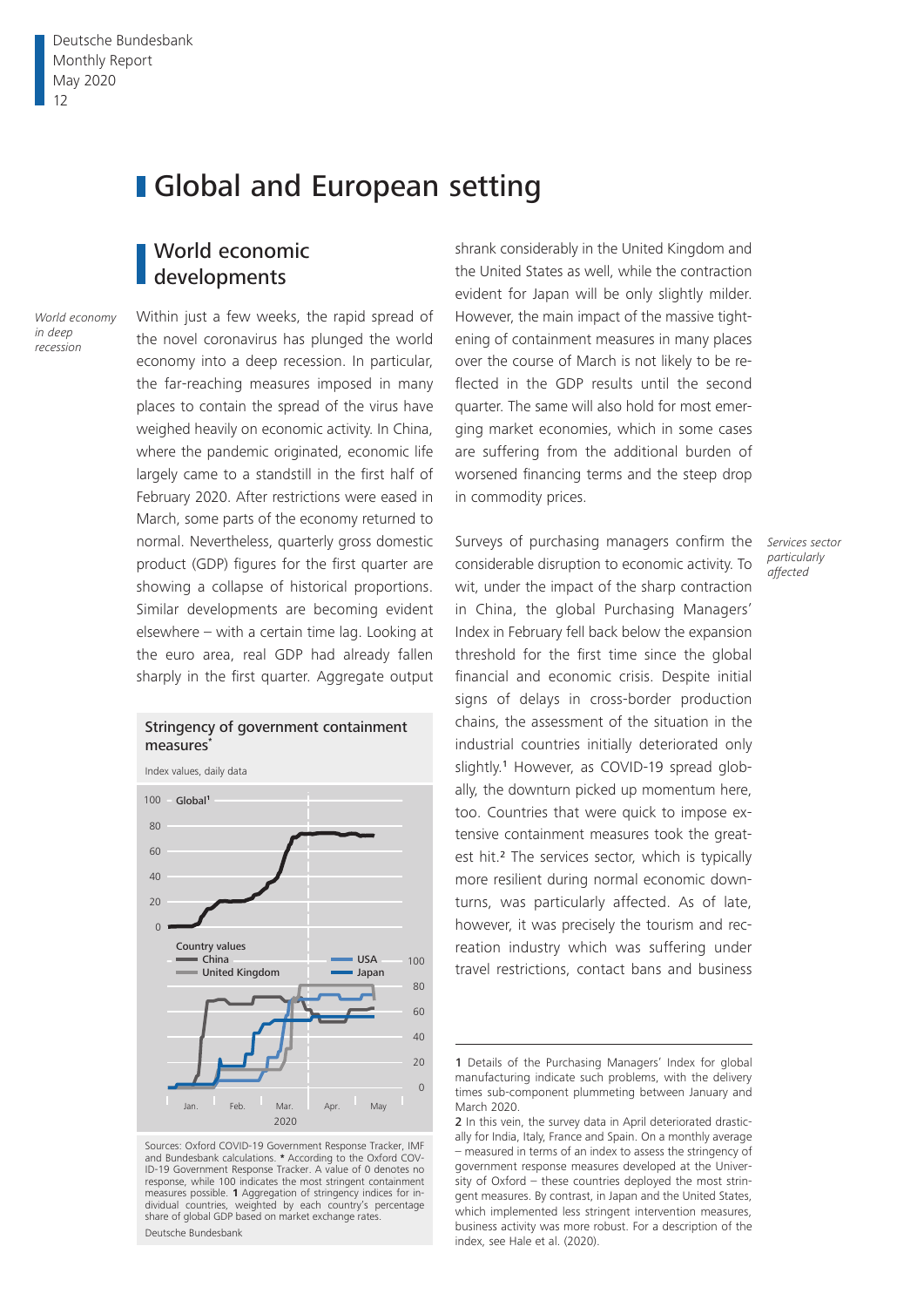closures.3 Overall, the Purchasing Managers' Index for services dropped in April to by far its lowest level since the survey was introduced in 1998.

*First restrictions eased but return to normal not likely any time soon*

Since the end of April, the first restrictions were relaxed in Europe, but also the United States, meaning that activity could be gradually restarted in some sectors of the economy. Other countries are likely to follow. The world economy's path to recovery will largely depend on the pace at which rules are relaxed and on how the pandemic develops, making it highly uncertain. It is to be expected that at least some economic activities will remain subject to significant restrictions for a long time yet. Cautionary consumer restraint, as can be observed in China, is also likely to impede a swift return to normal. Finally, there is the risk that, despite broad government assistance, the recovery process will extend over a longer period due to weak corporate finances and rigidities on the labour market<sup>4</sup>

*IMF expecting most severe post-war economic crisis* The International Monetary Fund (IMF) appears to have been guided by similar thinking when preparing its most recent World Economic Outlook. For the current year, even despite a second-half improvement, the IMF is expecting global GDP to contract by 3% (calculated on the basis of purchasing power parity weights).<sup>5</sup> A slump in activity of this magnitude would be unparalleled since the end of the Second World War. Although global GDP is expected to jump by nearly 6% in the coming year, according to the current forecast, in the final quarter of 2021 it would remain some 3% behind the level that had been expected in January. In addition, even regarding this projection, the IMF sees risks as being tilted considerably to the downside, mostly directly related to the further trajectory of the pandemic. Thus, keeping containment measures in force for a protracted period or tightening them in response to a potential fresh outbreak could exacerbate the economic crisis.<sup>6</sup>

#### Sectoral Purchasing Managers' Indices for the global economy**\***

Index points, seasonally adjusted







Sources: IHS Markit and JP Morgan. **\*** Output component: values over 50 indicate month-on-month growth, and values under 50 a month-on-month decline, in business activity. Deutsche Bundesbank

3 The purchasing managers' assessment is corroborated by other indicators of activity, with the OpenTable reservation platform recording a near-total stop to restaurant visits since the last week of March in countries where the company operates. According to information provided by flightradar24, global air traffic fell by nearly two-thirds year-onyear in April.

4 To wit, at the beginning of April the G20 countries had already adopted spending and tax reduction programmes amounting to 3½% of GDP. This sum, which does not include extensive lending programmes or capital injections, has since been topped up further and, according to IMF estimates, has already surpassed the fiscal stimulus packages adopted during the global financial and economic crisis. See International Monetary Fund (2020a).

5 See International Monetary Fund (2020b).

6 In the most unfavourable scenario put forward by the IMF, global GDP in 2021 will undershoot the level assumed in the forecasts by a further 8%. See International Monetary Fund (2020b).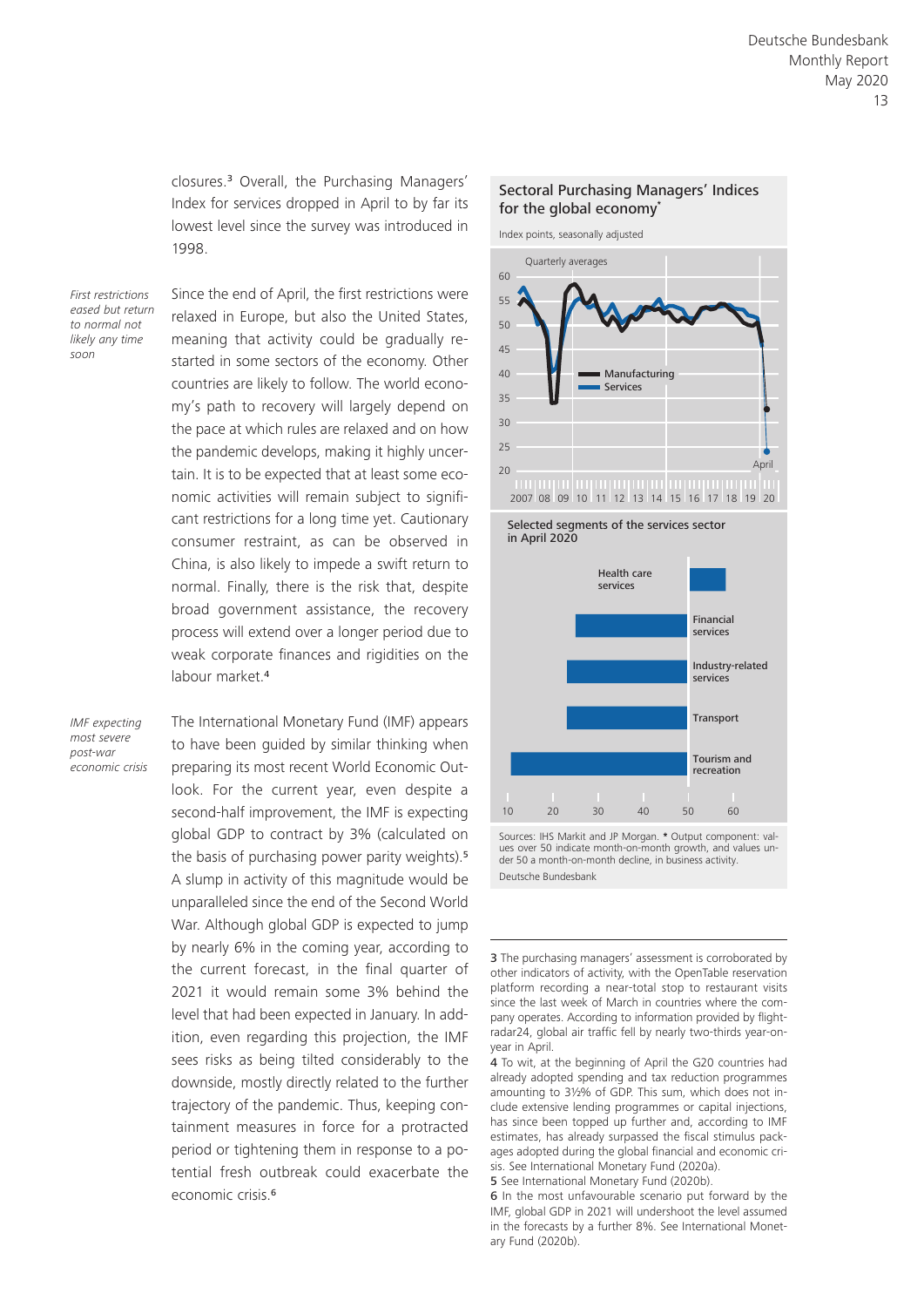#### World market prices for crude oil, industrial commodities and food and beverages



average of 1 to 8 May 2020, or 1 to 14 May 2020 for crude oil. Deutsche Bundesbank

*Crude oil prices down sharply*

The abrupt contraction in economic activity also left a deep mark on the international commodity markets. Crude oil prices, in particular, collapsed. This was due to a severe drop in demand for energy, partly as a result of global restrictions on movement. On the supply side, temporary expansions of production by Saudi Arabia and Russia contributed to the pressure on prices. This price war was settled in the second week of April, at least for the time being, by a renewed agreement between OPEC and its partners on extensive production cuts. Other producers also cut their production volumes given sales prices which were only rarely break-even.7 Nevertheless, the International Energy Agency is expecting a considerable glut in crude oil markets for the first half of the year.<sup>8</sup> Against this background, expected inventory bottlenecks weighed additionally on prices.9 As this report went to press, the price of a barrel of Brent crude oil stood at US\$30. This was a drop of more than 60% from the previous year's level. While futures prices were

significantly higher, the forward curve does not point to a complete price recovery in the near future. The prices of non-energy commodities, as measured by the HWWI price index, likewise declined in the reporting period, albeit to a much lesser extent than crude oil prices. Industrial commodities prices fell more sharply than those of food and beverages.

The global economic slump dampened consumer price inflation in large areas of the world. In the industrial countries, year-on-year energy prices, driven by plunging crude oil prices, went into reverse and dipped well into negative territory in March. Even core inflation, which strips out energy and food, has fallen distinctly to 1.6% since the end of 2019, though this was also abetted by sliding prices for travel services. Headline inflation in the industrial countries shrank from 1.8% in December 2019 to 1.2% in March 2020.

### Selected emerging market economies

In China, the country where the pandemic originated, economic activity was already severely impaired in the first quarter as a result of stringent containment measures. Real GDP collapsed by 6.8% on the year. According to the official statistics, this was the first GDP contraction since the introduction of quarterly estimates in 1992. Almost all sectors took a hit in the first quarter. Losses were particularly severe in hotel and restaurant services as well as in wholesale and retail trade. Industrial production fell by nearly 9%, mainly because the plant shutdowns on either side of Chinese New Year, which were originally scheduled to end in late

7 Particularly in the US states of Texas, New Mexico and Louisiana, almost two-thirds of the surveyed exploring and production firms reported prices per barrel of WTI of US\$24 or lower as being insufficient to cover operating costs. See Federal Reserve Bank of Dallas (2020).

8 See International Energy Agency (2020).

*Upward pressure on consumer prices easing*

*Chinese economy first to be severely impaired by impact of virus outbreak …*

<sup>9</sup> Futures contracts for a barrel of WTI were even occasionally trading in negative territory just before their expiry date for May delivery.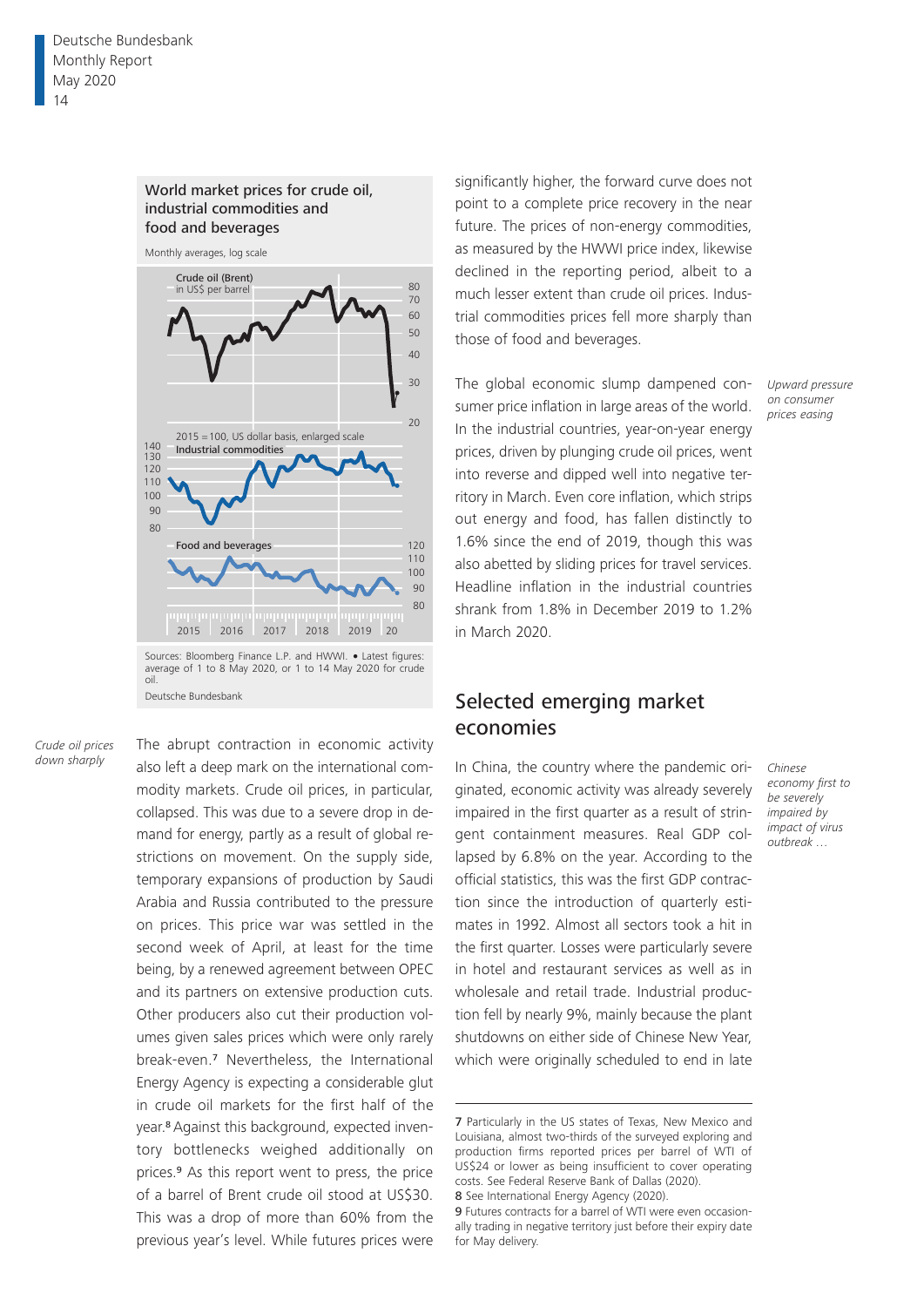January, were extended for at least a week by the authorities in large areas of the country. In addition, labour shortages and the absence of supplies made it difficult to subsequently ramp up production. Large-scale losses of production and logistical problems also led to a sharp decline in goods exports, thereby interrupting cross-border supply chains in parts.

*… and still far removed from normal at the current end, too* In the meantime, China has considerably eased its containment measures. Nevertheless, the Chinese economy is still far from its normal state. Many services sectors are suffering from consumer restraint. Retail sales were down in April 2020 by as much as 7½% on the year. Supply-side disruptions in industry have now largely been rectified, and exports accordingly rebounded considerably in March and April, but given the massive slump in global economic activity, this recovery is likely to be only temporary.10 The marked deterioration in the labour market is another sign that the domestic economy will not see a rapid improvement. Not least against this backdrop, it is surprising that the fiscal and monetary policy stance has so far been only moderately expansionary.

*India's informal sector hit particularly hard*

India was hit only relatively late by the pandemic. Nonetheless, its government already imposed a strict lockdown on 24 March 2020. Given the relatively informal structure of India's economy, the lockdown hit broad segments of the population especially hard. Many day labourers are no longer receiving income. Activity in the services sector appears to have almost ground to a temporary halt. This is the picture being conveyed at any rate by the corresponding Purchasing Managers' Index, which collapsed in April.<sup>11</sup> All in all, there is reason to fear a severe contraction in economic output in the current quarter. The government initiated a rescue package for the needy with a volume amounting to 0.8% of GDP and is currently preparing an even larger economic stimulus programme. The Reserve Bank of India adopted a raft of liquidity and easing measures, including slashing its policy rate by 75 basis points to 4.4%.



Source: NBS. **1** No data for individual months available owing to the Chinese New Year festival. Deutsche Bundesbank

The pandemic arrived in Brazil, too, at a relatively late stage. Moreover, the government has thus far resisted taking far-reaching nationwide containment measures; only some of its constituent states imposed restrictions on public life beginning in March 2020. These measures are already beginning to leave visible footprints in the macroeconomic indicators, with both retail sales and industrial production in March falling distinctly short of their level over the same period a year ago. Real GDP is likely to have already shrunk in the first quarter of the year. Economic output is set to contract sharply in the current quarter. The tightening of external financing conditions is weighing additionally on the Brazilian economy. Yields on sovereign debt have picked up distinctly, and the real has depreciated against the US dollar by just over 30% since the beginning of the year. The central bank has undertaken multiple policy rate cuts; the rate now stands at 3%.

The Russian economy is currently being buffeted both by the direct impact of the pandemic and by the collapse in oil prices. In order *Brazil: comparatively lenient containment measures*

<sup>10</sup> In that vein, according to the Markit Purchasing Managers' Index for manufacturing, the component for new export orders in April dropped to its lowest level since the end of 2008.

<sup>11</sup> At a paltry 5.4 points, India's index is at the bottom of the standings in a cross-country comparison.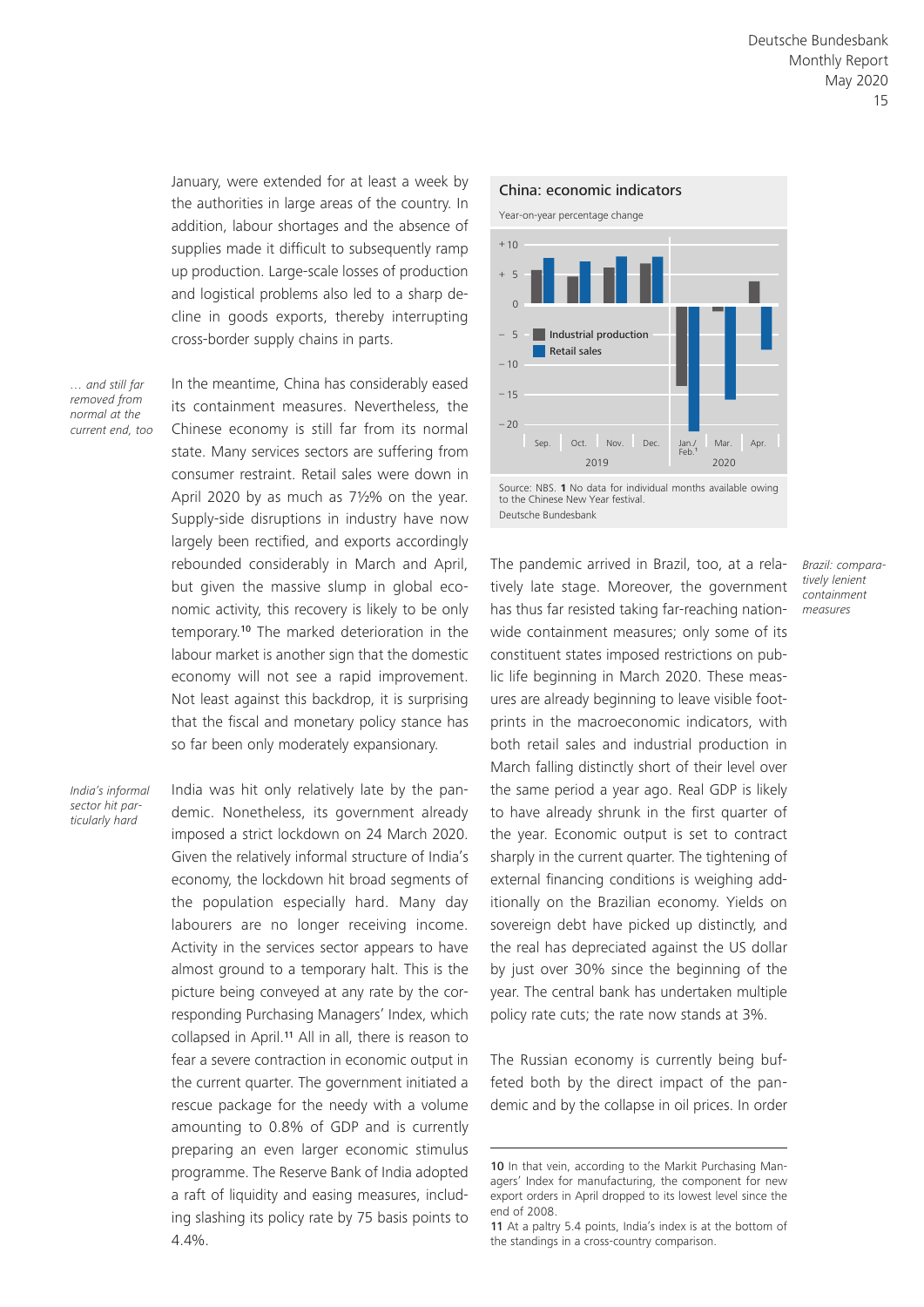

*Economic output in Russia severely impaired since March*

to contain the contagion, the government ordered employees to stay home from work between the end of March 2020 and the middle of May. Massive aggregate losses are therefore on the cards for the second quarter. In order to cushion the impact of the economic slump, the government has initiated an assistance programme for businesses and households amounting to around 3% of GDP. To prop up the government budget, which, owing to high oil price-related revenue losses, is facing severe distress, the government can also access the reserves of the National Welfare Fund, which as at end-April amounted to just shy of 10% of GDP. Since March, the central bank has reduced the policy rate by 50 basis points to 5.5%.

### United States

*GDP plummeted in first quarter*

In the United States, as from mid-March 2020 the authorities began to respond to skyrocketing infection and death counts. The initially locally confined containment measures were already enough to weigh quite considerably on economic life. According to an initial estimate, even despite a solid start to the year, firstquarter GDP was down by 1¼% on the quarter. Services, which are usually relatively impervious to volatility, suffered particularly under the cur-

fews and business closures. Although spending on consumer durables and business investment was likewise reduced significantly, and US products found fewer buyers globally, the losses in this area have to date been lower than during the financial and economic crisis. Households' consumer spending on food and some drugstore products was even up considerably.<sup>12</sup> Imports, on the other hand, plunged sharply. Against the background of international travel warnings and bans, it was especially spending on overseas tourism which fell. The interruption of supplies from China owing to factory closures in that country in the first-quarter months appears to have been a factor as well.<sup>13</sup>

As the containment measures were tightened and regionally expanded, the economic crisis intensified at the beginning of the second quarter. This was reflected especially on the labour market, where, in April alone, just under 21 million workers were laid off. This meant that it took only a single month for nearly as many jobs to be lost as had been created during the preceding boom, which had lasted more than a decade. The unemployment rate accordingly rose to 14.7% in April, the highest figure since measurement began in 1948.14 The government responded to early signs of a drastic deterioration in the labour market situation by significantly expanding unemployment benefits as a temporary measure. One-off pay-

*Crisis having severe impact on labour market*

<sup>12</sup> Investment in private housing construction, which typically already begins to flag in the run-up to economic slowdowns, even picked up sharply. At the end of the quarter, though, new construction was likewise constrained severely by the containment measures.

<sup>13</sup> US imports of goods from China were down in the first quarter by one-fifth from the previous quarter's level in terms of value. Imports from other countries even saw a slight uptick.

<sup>14</sup> The historically unparalleled rise in the number of firsttime applications for unemployment assistance had suggested an even more dramatic increase in unemployment. Indeed, many workers unable to show up for work owing to business closures were erroneously listed as remaining employed. Absent such erroneous classifications, the unemployment rate would probably have risen to around 20%. In addition, many recipients of benefits were, by their own account, not available for the labour market in April, pushing the employment rate down considerably. Additional family responsibilities owing to the closure of schools and childcare facilities may have been an important factor here.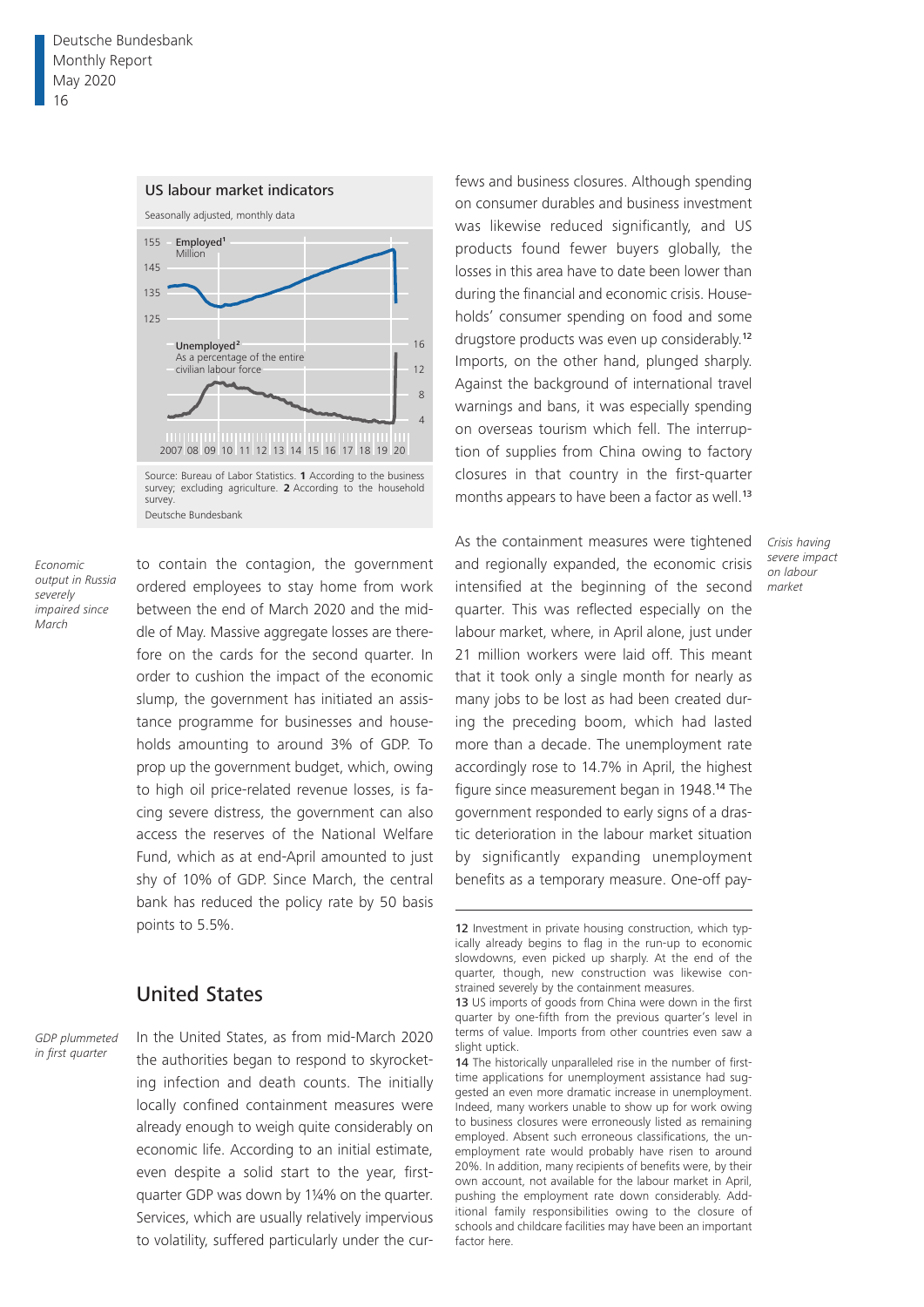ments were made as well. Other measures envisage tax relief, lending programmes and direct financial aid to enterprises. All in all, according to estimates by the Congressional Budget Office, the federal budget deficit could balloon this year to just under 18% of GDP.<sup>15</sup> The US Federal Reserve responded to the crisis by cutting its policy rate to nearly zero and launching extensive liquidity programmes. All these actions are set to support the economic recovery process set in motion by the latest easing of containment measures.

### Japan

*Less restrictive containment measures but underlying trend dynamics previously already weak*

For a long while, Japan's experience of the coronavirus pandemic tended to be mild by international standards. Against this background, the government felt less compelled than other countries to take drastic containment measures, instead, in particular, appealing to the public to engage in social distancing. However, schools were closed throughout the country and large events  $-$  including the Olympic Games scheduled for this summer  $-$  cancelled. Real GDP is likely to have gone down once again in the first quarter already, not least owing to persistent consumer restraint. Prior to the outbreak of the pandemic, a slight recovery had actually been expected following the severe damper in the final quarter of 2019 caused by a VAT hike. In April, following a rapid rise in infection and death counts, the Japanese government saw the need to respond by declaring a national emergency. The attendant restrictions are set to have weighed additionally on economic activity. In the same month, Japan's cabinet approved an extensive economic stimulus package in order to counteract recessionary tendencies. In addition, the Bank of Japan intensified its already expansionary monetary policy stance.

### United Kingdom

*Deep recession expected*

The United Kingdom is one of the countries that has been most severely affected by the pandemic around the globe thus far. The UK government responded with wide-ranging containment measures from the end of March 2020, including contact bans and closures of schools and businesses. Due to the higher level of uncertainty caused by the virus's spread, economic output had already fallen sharply in this month. Monthly gross value added contracted by just under 6%. The hotel and restaurant sectors and other services sectors such as trade, education, art, entertainment and recreation were particularly hard hit. Manufacturing output also shrank markedly. According to an initial estimate, there was a quarter-onquarter decline of 2% in real GDP in the first quarter after seasonal adjustment. The second quarter is likely to see a much sharper dip in activity, given the prolonged restrictions.16 The Composite Purchasing Managers' Index, which had already seen an enormous decline in March, fell to an all-time low in April. The situation on the labour market also deteriorated considerably within a very short period of time.17 UK government data show that applications for the government's new scheme to continue the payment of wages and salaries were made for 7.5 million employees, and new welfare applications have risen by 2.5 million since mid-March. In response to the crisis, the government launched a sizeable package of fiscal measures.18 The Bank of England succes-

<sup>15</sup> See Congressional Budget Office (2020).

<sup>16</sup> In its scenario analysis, the Office for Budget Responsibility considers the possibility of a dramatic decline in GDP of 35% in the second quarter compared with the first quarter. The unemployment rate could reportedly soar to 10%. See Office for Budget Responsibility (2020).

<sup>17</sup> This is also indicated by business surveys conducted by the UK's Office for National Statistics (ONS). According to these surveys, over 40% of the surveyed businesses continuing to trade stated that they had laid off employees temporarily between 23 March and 5 April 2020 due to the coronavirus pandemic, while only 7% of companies had recruited new staff. Another survey conducted between 6 and 19 April 2020 produced similar results. See Office for National Statistics (2020).

<sup>18</sup> Credit lines provided as part of the Corporate Financing Facility and the Coronavirus Business Interruption Loan Scheme account for a significant proportion of these. Furthermore, additional funds were made available for the National Health Service (NHS) and for direct support to businesses and households.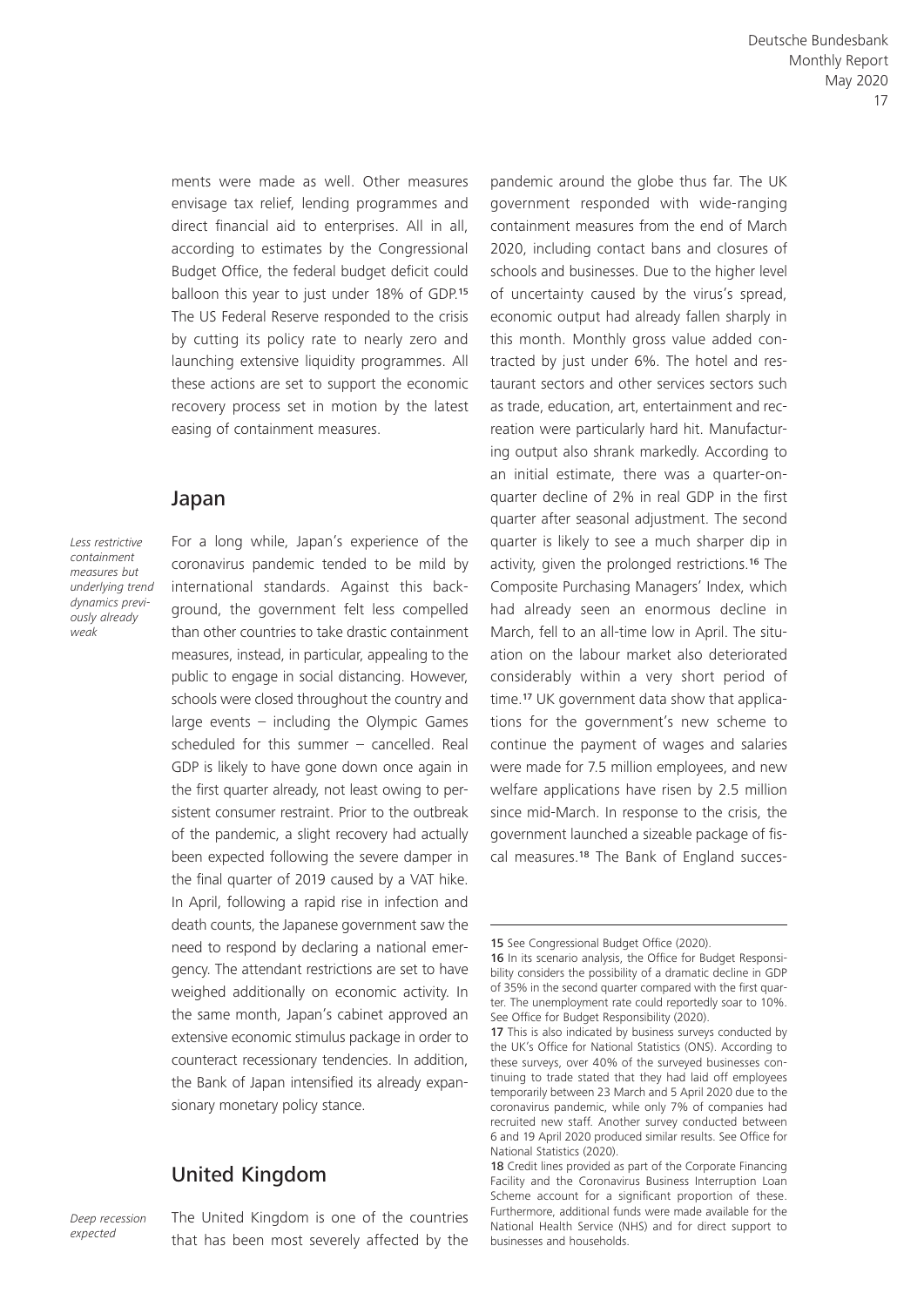sively lowered its base rate by 65 basis points to 0.1% and announced bond purchases.

# Poland

*Policy rate cuts and economic stimulus package to limit recession*

Once the pandemic had also reached Poland at the beginning of March, the government immediately enacted a series of measures, which were subsequently extended and tightened. The impact of this could be observed in certain services sectors in particular. For example, retail sales in March fell by 13% on the previous month after seasonal adjustment. Industrial output decreased by 7.3% during the same period, with passenger car production experiencing a major setback. This will have been partly due to European manufacturers closing their plants. Overall, first-quarter real GDP shrank by 0.5% on the quarter. An even stronger decline in GDP is expected for the second quarter. This is suggested by the fact that sentiment in the industrial and services sectors fell to an all-time low in April. Against this backdrop, the Polish central bank lowered its policy rate by a total of 100 basis points to 0.5%, despite the recent very strong rise in consumer prices by 4.6% on the year. Furthermore, it adopted measures to strengthen liquidity in the banking system and a purchase programme for government bonds. These measures accompany the Polish government's comprehensive economic stimulus package.

# Macroeconomic trends in the euro area

*Sharp decline in economic activity towards end of Q1*

The spread of the novel coronavirus in Europe and the measures taken to contain it had a very negative impact on economic activity in the euro area towards the end of the first quarter of 2020. In the quarter as a whole, real GDP fell by a seasonally adjusted 3.8% on the preceding period according to Eurostat's flash estimate. Taking into account the fact that the restrictions on economic life largely came into effect in the second half of March, economic output may have decreased by around onefifth within a short space of time (for more information on this, see the box on p. 21).

The pandemic spread across the euro area from mid-February; first in northern Italy and then in other regions. Besides Italy, Spain and France were also severely affected. As a result, these three large euro area countries felt compelled to take drastic measures in light of the rapidly increasing case numbers and the subsequent strain on their health sectors. These measures included curfews, the closure of businesses, restaurants and hotels, cultural institutions, sports facilities, schools and universities as well as restrictions on international transport and travel. In some cases, non-essential production activities were even shut down temporarily. Public life largely came to a standstill in these countries. Other Member States followed suit with similarly far-reaching, albeit often less strict interventions as a precaution. All in all, governments placed heavy restrictions on economic activity in the euro area over the course of March, with most Member States once more tightening measures considerably around the middle of the month in particular.<sup>19</sup>

Aside from the official order to close businesses, the precautions taken by households and companies were also important. Even before the official restrictions came into force, many households had already begun to reduce their social contact and forgo mobility. Travel and visits to restaurants were limited in particular.20 Businesses also made efforts to prevent infections.

The various containment and precautionary measures taken restricted economic activity in *Spread of coronavirus sparked drastic measures*

*Private precautions also important*

<sup>19</sup> This picture is confirmed by the Oxford COVID-19 Government Response Tracker.

<sup>20</sup> For example, according to data provided by the booking platform OpenTable, some countries already saw a trend decline in visits to restaurants in the first half of March compared to the same period in 2019. The figures for air traffic according to flightradar24 also indicate a downward trend in the number of daily flight departures from major European airports at the beginning of March.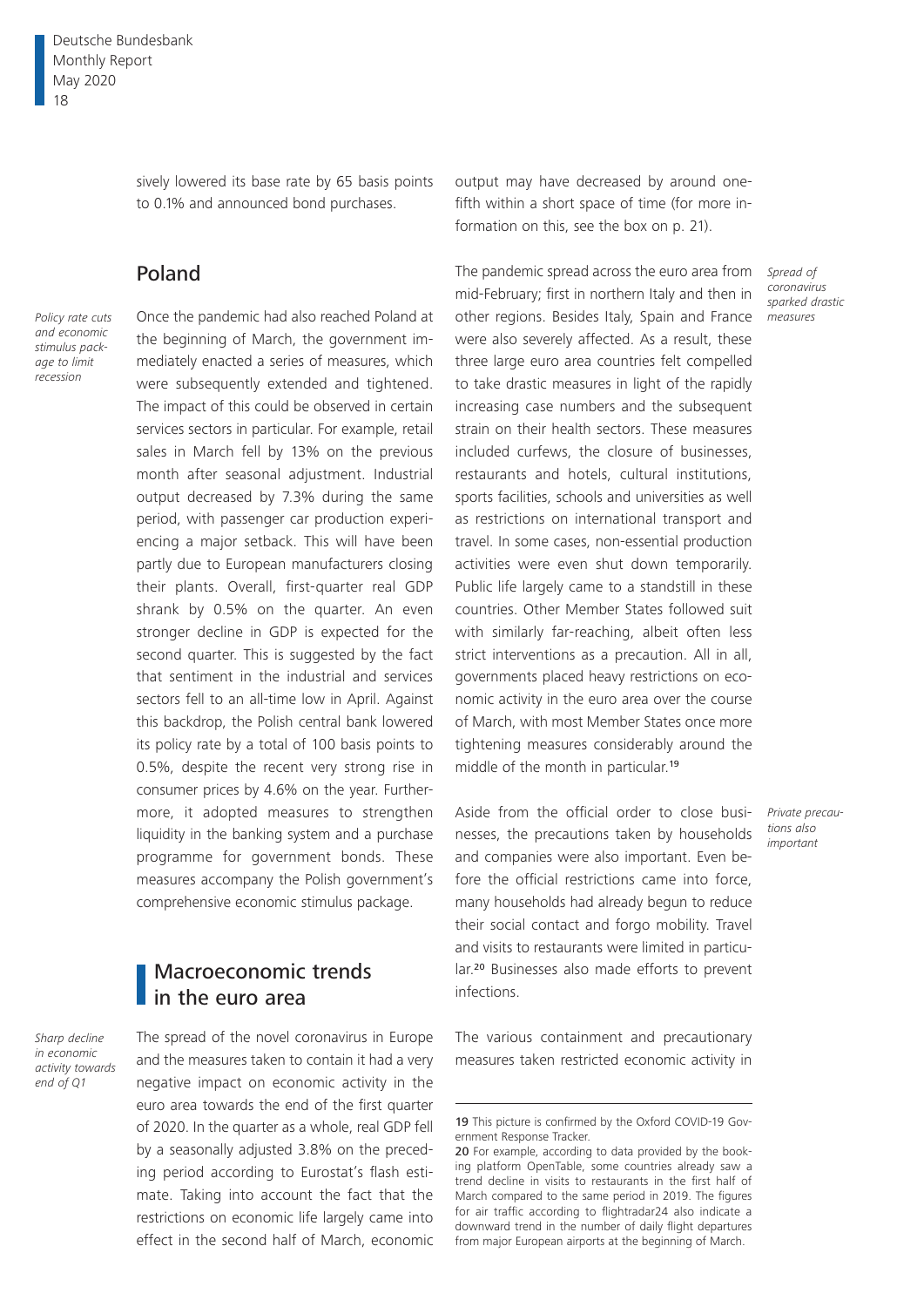*Only limited mitigation possible for major, direct restrictions*

a variety of ways. Business closures and bans on events immediately brought about reductions in activity. Furthermore, businesses felt compelled to pause production in order to adapt their operations to stricter hygiene requirements. The closure of education facilities tended to narrow the labour supply as parents had to reduce their working hours because of a lack of childcare. Some of these losses could be covered by changes in the way that services were provided. For instance, restaurants increasingly offered takeaway services. Teleworking and flexible working time models replaced set hours in offices. Face-to-face meetings were replaced by digital communication, and in-store shopping by mail order purchases. These alternatives were not available everywhere, however, and were only able to reduce the fallout slightly. In some cases, they were probably also accompanied by productivity losses. Finally, there were disruptions in supply chains on account of the border closures.

There were further indirect effects in addition to these direct effects. Demand from households and enterprises is likely to have suffered due to the expectation of income losses and a lack of planning certainty. According to European Commission surveys, households' expectations regarding their financial situation in April deteriorated drastically, and they clearly refrained from planning larger purchases. Enterprises acted similarly with their recruitment and investment plans. *Indirect effects*

Broken down by economic sector, some services sectors were immediately hit hardest by the restrictions. This is especially true for retail outlets, the hotel and catering trade and personal services. The heavier losses in services set the current economic downturn apart from previous cyclical downturns in which the economic slowdown was typically seen chiefly in the manufacturing sector. While mail order trade and postal and courier services may have benefited from the situation, this did not come close to offsetting the revenue losses in other sectors. Subsequently, the Purchasing Man-*Services particularly hard hit*



Sources: Oxford COVID-19 Government Response Tracker, Eurostat and Bundesbank calculations. **\*** According to the Oxford COVID-19 Government Response Tracker. A value of 0 denotes no response, while 100 indicates the most stringent con-tainment measures possible. **1** Stringency index for 16 euro area Member States, weighted by nominal GDP. Deutsche Bundesbank

agers' Index for the services sector had already reached its lowest position on record in March. In April it declined strongly again.

Manufacturing suffered greatly as well, although the official restrictions imposed on the sector were less strict in most countries. Industrial output in March fell by 11% on the previous month after seasonal adjustment. A host of sectors recorded significant declines, including the manufacture of machinery and equipment and the textile and clothing industry. The production of motor vehicles saw a particularly steep drop. Across Europe, production has been suspended in a great many factories and ancillary industries since mid-March following disruptions in cross-border supply chains and a lack of sales opportunities given the closure of motor vehicle traders. By contrast, the production of food recorded comparatively small losses in March, whilst output even increased in the pharmaceutical industry. The further decline in the production component of the Pur*Losses in manufacturing considerable, too*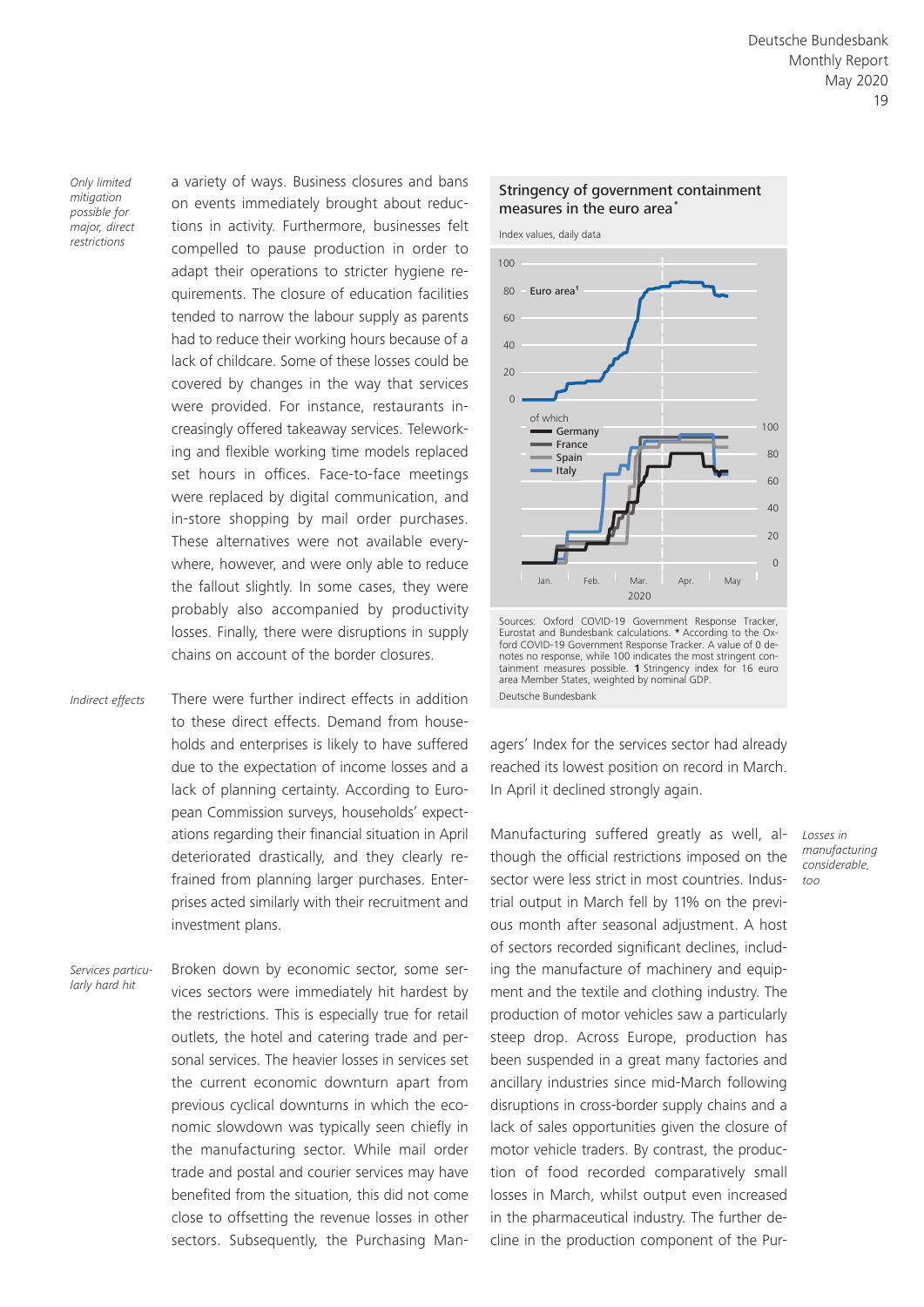

chasing Managers' Index for manufacturing in April indicates that in this sector, too, the downturn during the month of March was even sharper than the monthly average. This is also suggested by the steep drop in capacity utilisation from 81% in January to 70% in April.

*Construction activity down as well*

In addition, substantial restrictions were imposed on construction. Consequently, the Purchasing Managers' Index for construction in April fell to a new all-time low after having already declined significantly in the previous month. Nevertheless, output in the construction sector probably was not scaled back as sharply as in services and industry. This was probably because the rules in certain euro area countries were less restrictive for this sector. Moreover, the real estate markets and construction activity in several countries had been very buoyant beforehand. Despite considerable losses, the order books still remained distinctly above their long-term average in April according to European Commission surveys.

*Massive declines also apparent on expenditure side*

The economic crisis triggered by the pandemic can also be seen very clearly in expenditureside indicators. Retail sales fell by 11% from February to March, although food trade and mail orders increased. However, this was not nearly enough to offset the steep declines in other sectors. Overall, the first quarter was down 3% on the previous quarter. The number of new motor vehicle registrations decreased by just under 60% in March, and fell by onethird in the first quarter.<sup>21</sup> The reduction in construction activity had a direct dampening effect on the volume of investment. Exports and imports were also down markedly due to production restrictions in some countries as well as weaker demand, and to more difficult transport conditions and the lack of tourism activity.

Although no euro area country was spared the effects of the COVID-19 pandemic, so far the economic slump has hit France, Italy and Spain particularly hard.22 In France, seasonally adjusted real GDP dropped by almost 6% in the first quarter according to an initial official estimate. The decline was spread broadly across sectors, although the government containment measures primarily affected certain services. The fact that employees could be given sick leave in order to care for children and whenever the possibility of working from home was not available is likely to have been a factor. This reduced the available labour force markedly. According to a survey by the French labour ministry, over 10% of employees in the private sector were absent due to illness at the end of March.23 In Italy, while preventative measures were taken early, they were initially limited to certain regions only. These measures were subsequently extended to the whole country, and production in sectors deemed to be nonessential was suspended for a time by official decree. As a consequence, economic output contracted by almost 5% on the previous quarter according to a provisional estimate by the Italian statistical office. However, the extremely sharp drop in industrial output in March suggests that the decline could have been even

23 See Dares (2020).

*Massive GDP losses in the large Member States*

<sup>21</sup> The roadmap to gradually reduce the CO<sub>2</sub> limits for motor vehicles in the EU announced at the beginning of the year is likely to have played a role too, however.

<sup>22</sup> It should be noted that the work of statistical offices has similarly been impaired by the pandemic, and statistical reports and surveys did not have the usual coverage in all cases. The official figures on GDP growth in the first quarter are likely to be of an even more provisional nature than is otherwise the case.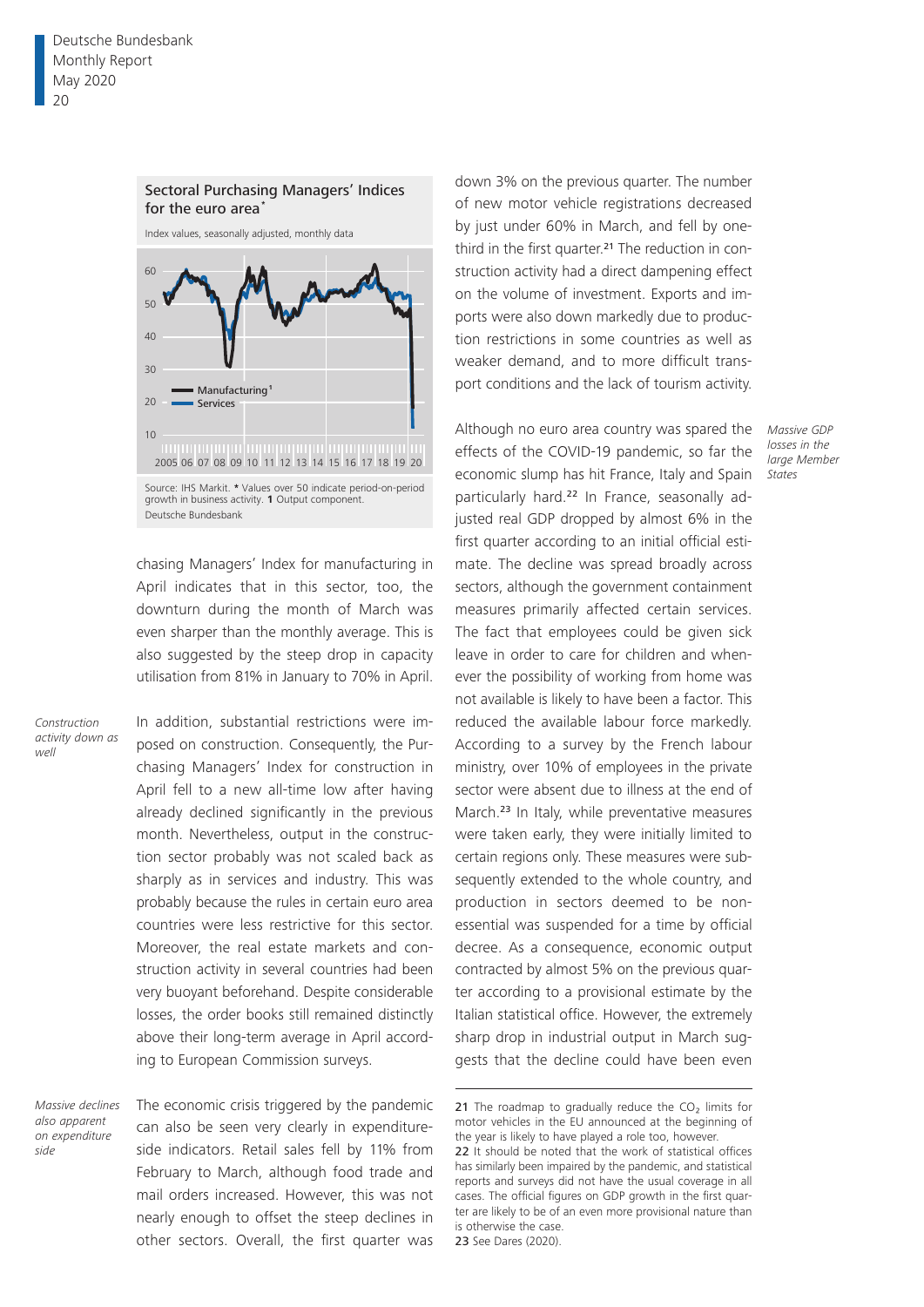# The monthly development of aggregate output in the euro area

At the end of the first quarter, aggregate economic activity in the euro area experienced a sudden and unexpected collapse as a result of the COVID- 19 pandemic and the measures taken to contain it. Key monthly economic indicators, such as industrial output and real retail sales, fell sharply in March. The extent to which aggregate output dropped in that month is, of course, a matter of discussion. Most statistical offices, including Eurostat, publish figures for real gross domestic product (GDP) on a quarterly basis only.

In order to obtain a picture of monthly GDP development, we can apply a statistical estimation procedure that breaks down the quarterly GDP series into monthly data by means of other indicator variables.<sup>1</sup> In this context, industrial output, price-adjusted retail sales, and goods exports<sup>2</sup> are used as indicator variables.

The estimate shows that, following weak final figures for 2019, the euro area economy was unable to recover in the first two months of 2020, with economic activity remaining essentially unchanged in both

January and February. Sentiment indicators suggested that there would be an upturn in the subsequent months. According to model outputs, economic output instead plummeted by more than 9% in March.<sup>3</sup> This sequence of monthly growth rates corresponds to the GDP change rate of -3.8% for the first quarter as reported by Eurostat.

When interpreting the estimation results, it should be noted that the measures taken to contain the pandemic were tightened significantly as of mid-March. There is thus good reason to assume that economic activity was impacted particularly severely in the second half of the month. From this, it can be inferred that economic output in the euro area could have fallen by around onefifth by the end of March. It is likely to have remained largely at this level through April, as the first, tentative relaxations of containment measures were only implemented towards the end of that month.



#### Estimated monthly path for aggregate output in the euro area

<sup>1</sup> Specifically, the unobserved monthly real GDP series is regressed on monthly indicator variables within a state space model. In addition, the quarterly GDP series is linked to the monthly series to be estimated. This ensures that the quarterly averages of the estimated monthly series correspond to the observed quarterly GDP. This regression-based interpolation procedure can be traced back to Chow and Lin (1971) and was used, amongst others, by Bernanke et al. (1997) as well as Mönch and Uhlig (2005).

<sup>2</sup> For this purpose, the export values according to the external trade statistics were adjusted using the price index for foreign sales of industrial goods.

<sup>3</sup> This was by far the largest drop in monthly GDP ever recorded. The previous sharpest monthly decline based on estimation results – in January 2009 during the global financial and economic crisis  $-$  only amounted to just under 2%.

Source: Bundesbank calculations on the basis of Eurostat data. Deutsche Bundesbank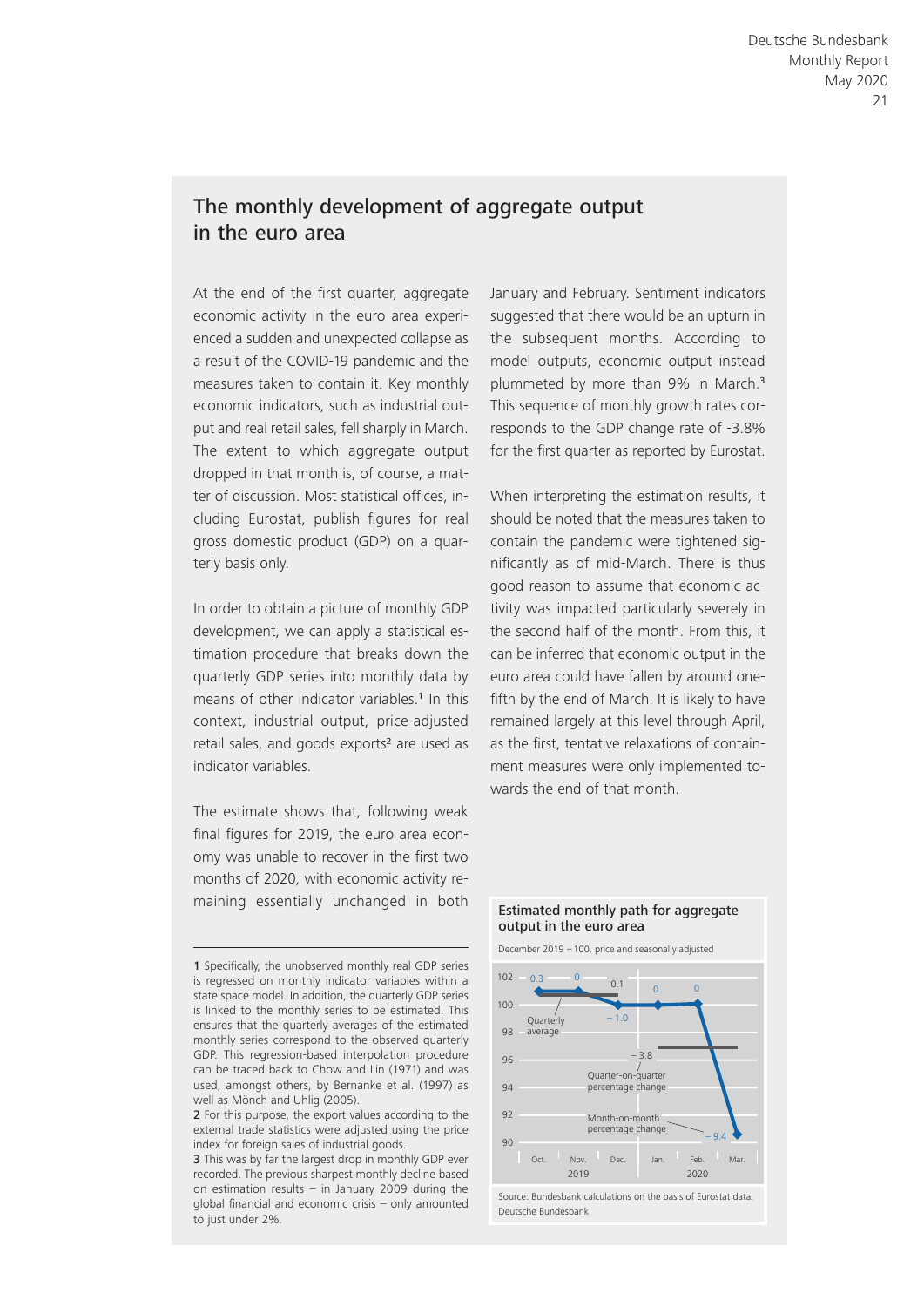greater. In Spain, GDP also fell by just over 5% in the first quarter. Services in trade, transport and hotels and catering in particular, but also in the art and entertainment sectors, suffered severe losses due to administrative restrictions and the absence of the important tourism business. Non-essential production plants were ordered to close temporarily at the end of March. Very sharp GDP declines were also observed in Belgium, Portugal and Slovakia. Real GDP narrowed less strongly in Austria and the Netherlands, and in some euro area countries activity even remained largely unchanged on average over the quarter (e.g. in Lithuania and Finland).

*Labour market situation deteriorated*

The crisis has left its first traces on the labour markets as well. The number of persons employed fell by 0.2% in the first quarter according to Eurostat's flash estimate. The measures taken to protect jobs, including the instrument of government-assisted short-time working, have probably mitigated the effects of the economic slump on employment. It is likely that recruitment has been cut drastically, however. The recent strong reduction in labour shortages in manufacturing and the services sector, according to survey results, also suggests this. The number of unemployed persons, which had fallen up to February in seasonally adjusted terms, rose by 197,000 in March, and the standardised unemployment rate went up slightly to 7.4%. As a quarterly average, it was still marginally below the level of the preceding quarter. However, it should be noted that this statistic excludes unemployed persons not actively looking for a job and that in many cases job-seeking was not possible once the strict containment measures had been introduced. The unemployment rate therefore probably does not provide an adequate picture of the current labour market situation.

*Slowdown in euro area consumer price inflation at start of year*

Euro area consumer price inflation weakened slightly in the first quarter after seasonal adjustment. This was primarily attributable to the lower energy prices as a result of declining crude oil prices. However, the rise in services prices also slowed, whereas food prices increased more strongly. Inflationary pressures remained moderate for non-energy industrial goods. Overall, the inflation rate, measured by the annual increase in the Harmonised Index of Consumer Prices (HICP), rose slightly to 1.1% in the first quarter. By contrast, the rate excluding energy and food went down by 0.1 percentage point to 1.1% as well.

The restrictions associated with the pandemic have increasingly hampered the measurement of inflation since March. Precautionary measures taken when deploying price collectors and the closure of businesses led to gaps in the price data, and online surveys were only able to partially plug these gaps. For this reason, prices were increasingly extrapolated in a variety of ways.24 While this affected just 5% of the price observations underlying the HICP in March (mostly in Italy), this percentage increased to 35% in April.25 The price observations for nonenergy industrial goods were worst hit at 45%, followed by the observations for services.

Amidst a correspondingly higher level of uncertainty, the Eurostat flash estimate for the HICP in April suggests that inflation is flagging. Annual HICP inflation fell from 0.7% to 0.4% in March, which was chiefly attributable to the further steep decline in energy prices. This more than offset the surge in unprocessed food prices. Core inflation excluding energy and food decreased slightly to 0.9%. The euro area inflation rate is likely to remain low in the next few months due to the energy component.

*Pandemic impairs inflation measurement and obstructs identification of inflation trend*

*Further slowdown in inflationary pressures in April, mainly due to energy*

<sup>24</sup> According to recommendations from Eurostat (2020a), missing data can be replaced, for example, by the preceding month's index figure or by the index figures of a comparable aggregate for which there are still price observations. For goods with strongly seasonal prices, for instance, the previous year's monthly inflation rates can be employed for extrapolation purposes.

<sup>25</sup> The share of extrapolated prices varies significantly between Member States, from just 5% in Lithuania and Finland, to 50% in France and 70% in Slovakia. See Eurostat (2020b).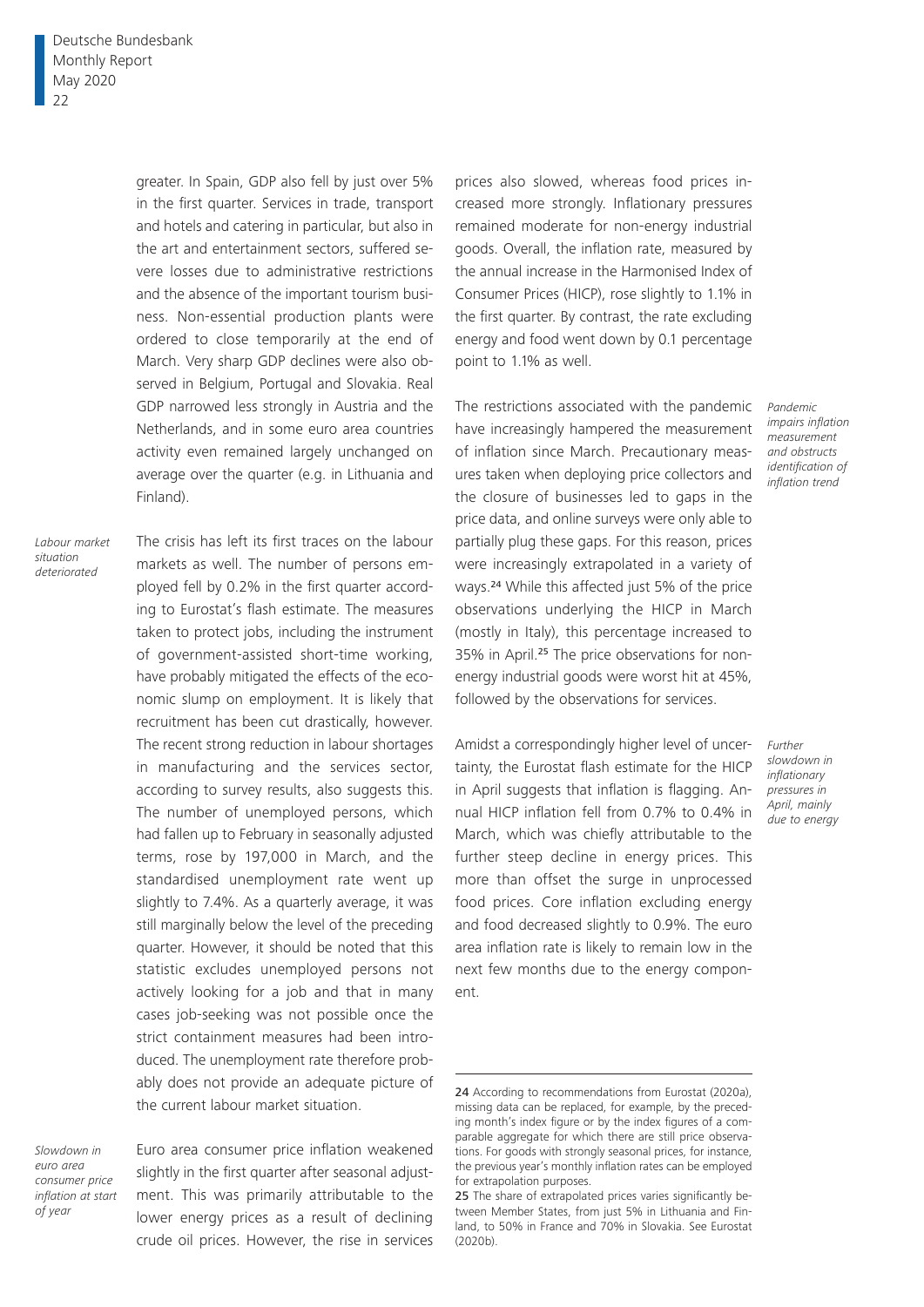*Expectation of another strong GDP decline in current quarter, yet improvement for rest of year*

The restrictions on economic activity introduced in the euro area countries in March initially remained mostly in force in April. Only towards the end of the month were some restrictions eased, with other relaxations in the pipeline. Because the restrictions have now been in place in the second quarter for longer than in the first quarter, this alone will cause the euro area to see another significant contraction in GDP on a quarterly average despite the gradual easing of restrictions and resultant improvement in economic conditions. On top of this, there are clear signs that external demand for products from the euro area has suffered. According to European Commission surveys, the assessment of orders from abroad deteriorated dramatically in April.

*Government support measures expected to counteract negative second round effects*

Nevertheless, there is a justified hope for a recovery if restrictions can be gradually lifted, and enterprises and households better adapt to the changed circumstances. There may also be some catch-up effects. This is all expected to be seen in the GDP growth rates of the second half of the year. It should also be taken into account that euro area countries took extensive support measures to which the European level is also set to contribute. The measures mainly aim at protecting jobs and keeping businesses afloat. They include, in particular, liquidity assistance and loan guarantees for enterprises, tax and social contribution deferrals, and expanded short-time working regulations and income substitution schemes for the selfemployed. These measures should help to prevent the economic crisis from becoming entrenched due to second round effects.

*Requirements for a sustainable and comprehensive recovery*

A sustainable, comprehensive recovery of the euro area's economy presupposes, however, that the pandemic will be contained not only in the euro area but also around the globe and that confidence will return as a result. Without a medical solution in the form of a vaccine or treatment, the recovery process could end up being a drawn-out affair. Until that point, various government measures will remain in effect,



and households and enterprises will continue to proceed with caution. This means that certain activities will not be undertaken in full for a time, such as holiday and business travel, and that the existing capacities in some sectors, such as transport and hotels and catering, will no longer be able to be fully utilised on account of stricter hygiene requirements. External demand, too, will probably see only a gradual recovery. Ultimately, second round effects resulting from households' income losses and a poorer financial situation for enterprises cannot be completely avoided either, despite the extensive measures that governments have taken.<sup>26</sup>

#### Consumer prices in the euro area by component

<sup>26</sup> This makes it very difficult to estimate the duration and intensity of the current economic crisis. Economists from the European Central Bank have therefore drafted several scenarios on the potential future course of economy activity, which differ from each other primarily in terms of how the pandemic and the containment measures pan out. See also European Central Bank (2020).